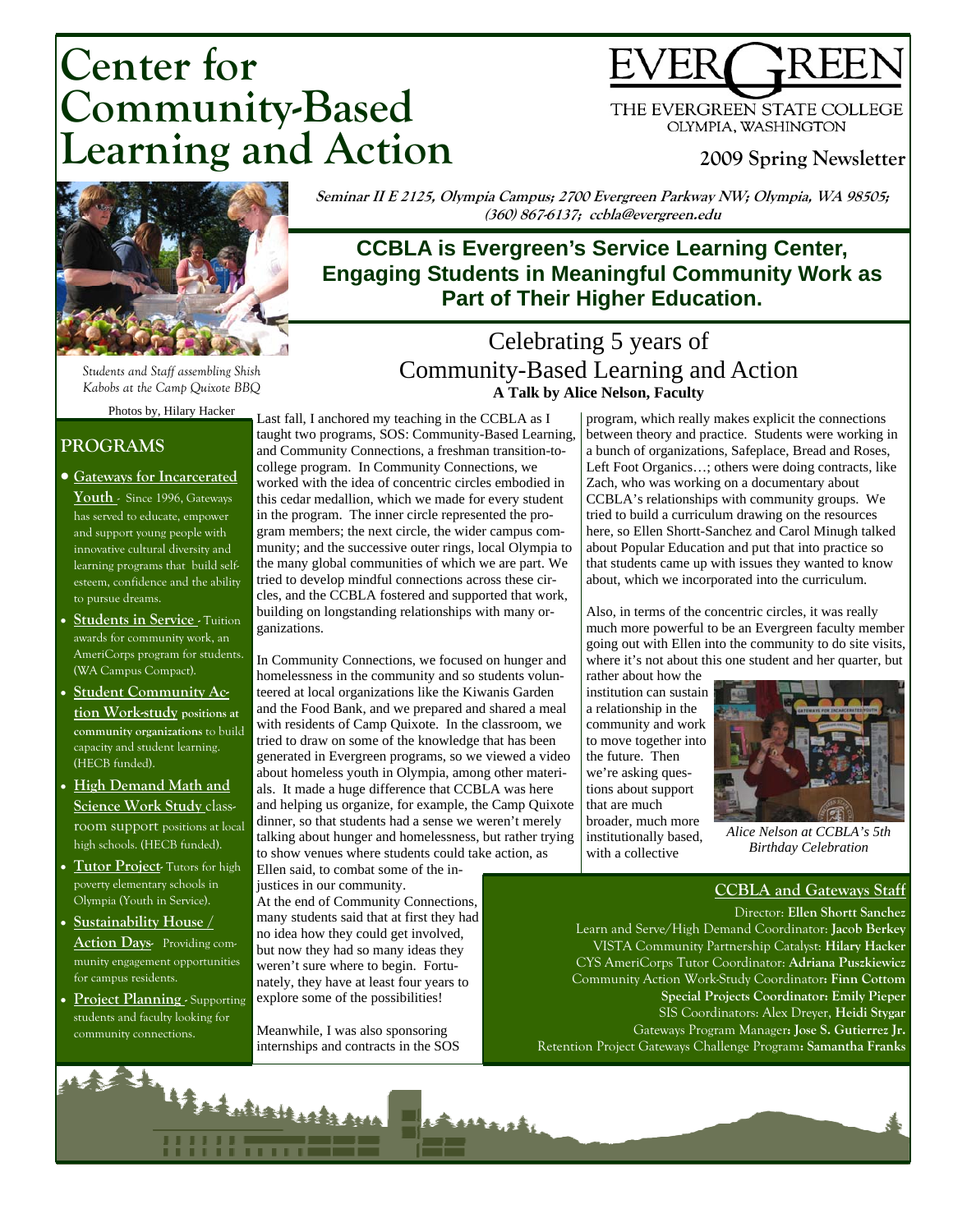#### **2009 Spring Newsletter**

#### **A Talk by Alice Nelson continued...**

behind them. Relationships like the one we have with POWER, for example, have grown because CCBLA has been a place for faculty/students and the community alike to come home to. Similarly, CCBLA's conversations with Campus Compact helped me to feel part of a broader dialogue and to draw on the wisdom and experiences from other campuses in the region. The conversation just gets richer and is sustained in a larger way because CCBLA exists. I'm really grateful that CCBLA made it 5 years and hopefully will be around 5,000 more, and I just wanted to say, "happy birthday!"

#### Lessons from Time Spent at the CCBLA **Alex Dreyer, Student and SIS Coordinator**



*Alex Dreyer at the CCBLA's 2008 Student Recognition Event* 

Being 22 years old, most of the jobs I have held have carried with them some small element of mind-crushing boredom. My spot in the CCBLA however was conspicuously devoid of such troubles. On the contrary, the position opened my eyes and ears to a vibrant world of rich characters and filled my head with pleasant memories. All this even though I worked a maximum of eight hours a week! How could this be? You ask and the answer I would give you is that I spent much time off the clock volunteering at events I heard about via my coworkers at the CCBLA. I feel at least half-worldly now that I have planted flora at a cancer outpatient facility, mailed books to prisoners and sung songs of freedom with children living in

homeless shelters. Who doesn't do these things? is what I want to know now. What do they do if they don't do these things? Who hasn't seen something that inspired them? Why didn't I volunteer more? All my life I had connected the word volunteer with feelings of drudgery and looking at the clock. But is there anything mightier then a volunteer? Isn't every single hero a volunteer? No superheroes are paid. Certainly not any that are worth their salt. I believe that I will carry this spirit with me for the rest of my life. If I were ever to start to lose it, I hope that the faces and voices of the others working in the CCBLA and the Students in Service that I worked for would visit enough scorn upon my head to make me repent. Working in the CCBLA has made me realize that there is a being inside everyone, not just a person.

#### "Lights, Camera and ACTION": **Jacob Berkey, Learn & Serve/High Demand Coordinator**

CCBLA staff working with students and community partners wowed an audience of their peers at the 12th Annual Western Region Campus Compact Consortium's *Continuums of Service* Conference. CCBLA staff, student and community partners used clips from a student generated film. The presentation raised awareness of higher education resources that can benefit both student work and community need.

It is difficult for many grassroots organizations to dedicate their limited resources to a time consuming project like filmmaking. Filming marginalized communities raises issues around exploitation, among other concerns. The film clips highlighted concerted efforts of CCBLA's longtime partners, a dedicated student, and the compelling issue of immigration and ICE Detention Centers. By viewing efforts in Olympia, participants at the 'Lights Camera, Action' session learned a lot about the issues and the players involved. Projects like this are just another way that CCBLA adds richness and diversity to the Evergreen experience. This film project incorporates interdisciplinary learning, learning across significant differ-

ences, personal engagement, the linking of theory and practice, and reciprocal collaborative learning with the community.

Thank you to our wonderful film makers, student Zach Dolan and Hilary Hacker (VISTA), our fantastic and knowledgeable community partners from CIELO, Mark and Natalia and Director Ellen Shortt-Sanchez.



*Jacob & Natalia Palomino of CIELO preparing for the workshop* 

*Jacob Berkey was a presenter.* 

## Coffee Strong: a Soldiers Space for Peace **Bonnie Cramer, Intern with Coffee Strong**



People seem to avoid talking about the war even more than most things. Bringing up the subject usually brings nasty looks and it is quickly shut down as a topic of discussion. There is a great place to talk openly about war and all of its affects on our communities. It also has the best smell ever, coffee. This veteran run nonprofit is known as Coffee Strong.

Recently opened, it resides just down the street from the Fort Lewis military base in Lakewood, Washington. Opened during the First World War, Fort Lewis employs 25,000 people and deploys many of the troops going to Afghanistan and Iraq. Many have been Stop Lossed due to Obama's continued support of wars in the Middle East. The new president and administration have the chance to make a difference in the war and foreign policy of the United States. The G.I.s are being directly affected by Obama's Stop Loss policy and are getting sent to war again and again. Coffee Strong is helping the soldiers impacted by these illegal wars and new policy changes.

Veterans speaking about the war are essential for public awareness to spread. The soldiers can enhance their own communities by sharing their stories. Coffee Strong is a place of safety for the soldiers of the area and their families to use the internet, relax, and enjoy some freshly donated Stumptown coffee. The shared support of the population and soldiers is very incredible here. The residents, soldiers, and their friends come to support Coffee Strong and enhance the atmosphere with their shared words. Many of the things in the shop were donated by the local businesses and people; like the piano, espresso machine, and of course the beans. The coffee shop likewise supports the local Iraq Veterans Against the War (IVAW) chapter, soldiers getting Stop Lossed, and their family members getting little or no support from the military. The bookshelves are full of books on G.I. resistance and peaceful activism, and the tables are stacked with G.I. rights information, counseling services, and support

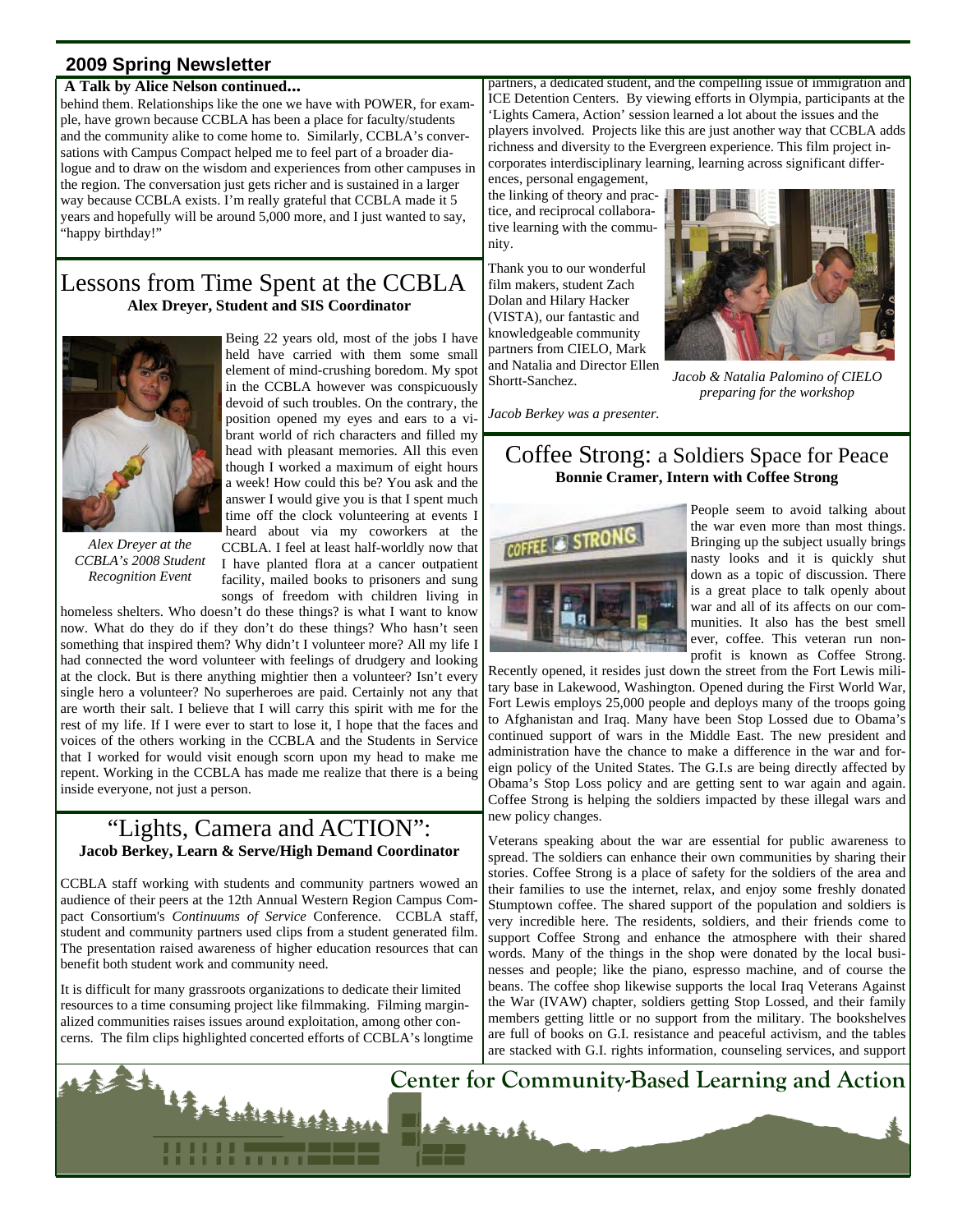#### **2009 Spring Newsletter**

groups all centered around a soldiers and their families. This free library find myself both exhausted and exhilarated at the end of the day. This is available to all of the community to inform the citizens the best way they can help those affected by war.

Coffee brings people together to take a moment and share the time we have together. It is about friends and sharing recourses. It is also a stimulant, and is enjoyed by those who seek to accomplish an uneasy task. Coffee Strong has the delicate place in the community of linking soldiers resisting military oppression, and the people who want to help stop war

and suffering. The Coffee Strong slogan "the revolution will be caffeinated" is the support for warriors and ones on the edge of the fight. There are some moments in time that require more action then others. This activity is the responsibility of those who have a voice to speak, and those with stories to share. In the most trying of times we will remember how it ended and the ways we were affected.



## High Demand Science Timberline High **Jacob Patchen, Work-Study Student**



As I walk down the hallways of Timberline High School in Lacey, WA, I feel a sense of belonging. I recognize faces, exchange greetings with students and faculty. Since October, I have been assisting teachers and helping students in ninth-grade Integrated Science classes. This has given me, a preservice science teacher, the fortunate opportunity to work closely with local students in real classrooms, and gain great insight and knowledge from practicing teachers. By far the most rewarding aspect of this experience has been the opportunity to work

with students and help them negotiate the transition between their previous life experiences and the new scientific concepts and inquiries.

I must admit, there have been many challenges and follies along the way. One day, as I assisted one of the teachers with a few chemistry experiment demos, I singlehandedly fouled the final experiment, the grand finale. It involved filling a balloon with Hydrogen gas and then lighting it with a match, leading to a magnificent explosion, sure to excite any ninth grader. With two minutes left of the class period, I pulled the Hydrogenfilled balloon off the bottle simultaneously letting all the gas out. One student yelled, "Ah, you ruined it Mr. P!" I admitted my mistake and apologized for ruining the big show. Although I was certain that I would now be admonished from the class, it turned out that next week the students had forgotten about the mishap, but remembered my admittance and apology. They seemed much more friendly and trusting of me. I noticed many more students were willing to ask me questions and discuss the science lessons. Whether its science concepts or the importance and acceptance of making mistakes, I am confident that lessons are being learned, relationships are being built, and the community circle is widening.

Between waking way before dawn, and realizing that there are many scientific concepts in which I am rusty, or altogether unfamiliar, I always

experience is and has been a truly remarkable endeavor resulting in many lessons and meaningful connections both for myself and the classes with which I have been a part of. At this point, I must say it feels great to be out in the community, working with real students and real classrooms, and hopefully lending a hand in building a stronger more cohesive understanding of the world around us. Thanks to all the great people at the CCBLA on TESC campus I have been able to get out into the community, play a part, be present, and feel good about it.

#### Evergreen Students at CHOICE **Velma Ragsdale, Volunteer Coordinator CHOICE Regional Health Network**

Beginning the first week in March, CHOICE Regional Health Network partnered with interns from the Foundations of Health Science program to solve common barriers that prevent people from procuring the services and resources they need to be healthier. The results were amazing.



CHOICE Regional Health Network (CHOICE) is a nonprofit community collaborative organization that has worked for fifteen years to improve the health of people who live in Grays Harbor, Lewis, Mason, Pacific, and Thurston counties.

Approximately 700,000 people living in Washington State do not have health insurance and therefore receive little or no health care. CHOICE plays a vital role in eradicating this problem by working one-on-one to aid people in accessing medical, food, and social services. CHOICE also collaborates with hospitals, medical clinics, and physicians on initiatives and programs that improve the health care delivery system for lowincome people.

As the economic crisis worsened CHOICE noticed an increase in "no shows" for scheduled appointments and clients who came to appointments without the documentation needed in order to apply for services. CHOICE soon learned that that demographics of the clients who were requesting our services shifted from primarily low-income, rural, and uninsured or underinsured people to working class and middle class people who had recently been laid off. This new group of clients was accessing social services for the first time and therefore needed help navigating through the system. The loss of economic stability caused them to experience barriers ranging from emotional shock to insufficient funds to cover the cost transportation to and from their appointments that prevented them from receiving services.

Evergreen interns worked with CHOICE staff to develop a resolution to this problem. Their idea was to use motivational interviewing to aid clients in finding solutions to barriers that could prevent them from attending their appointments. Through their work they were able to coach people on how to interact with social workers to produce desired results, help people secure free or low-cost transportation, and educate people about local resources. They were also able to provide CHOICE with feedback that we used to improve our client services division. The interns helped CHOICE staff develop a training manual for future interns, so that the program could continue with viable stability.